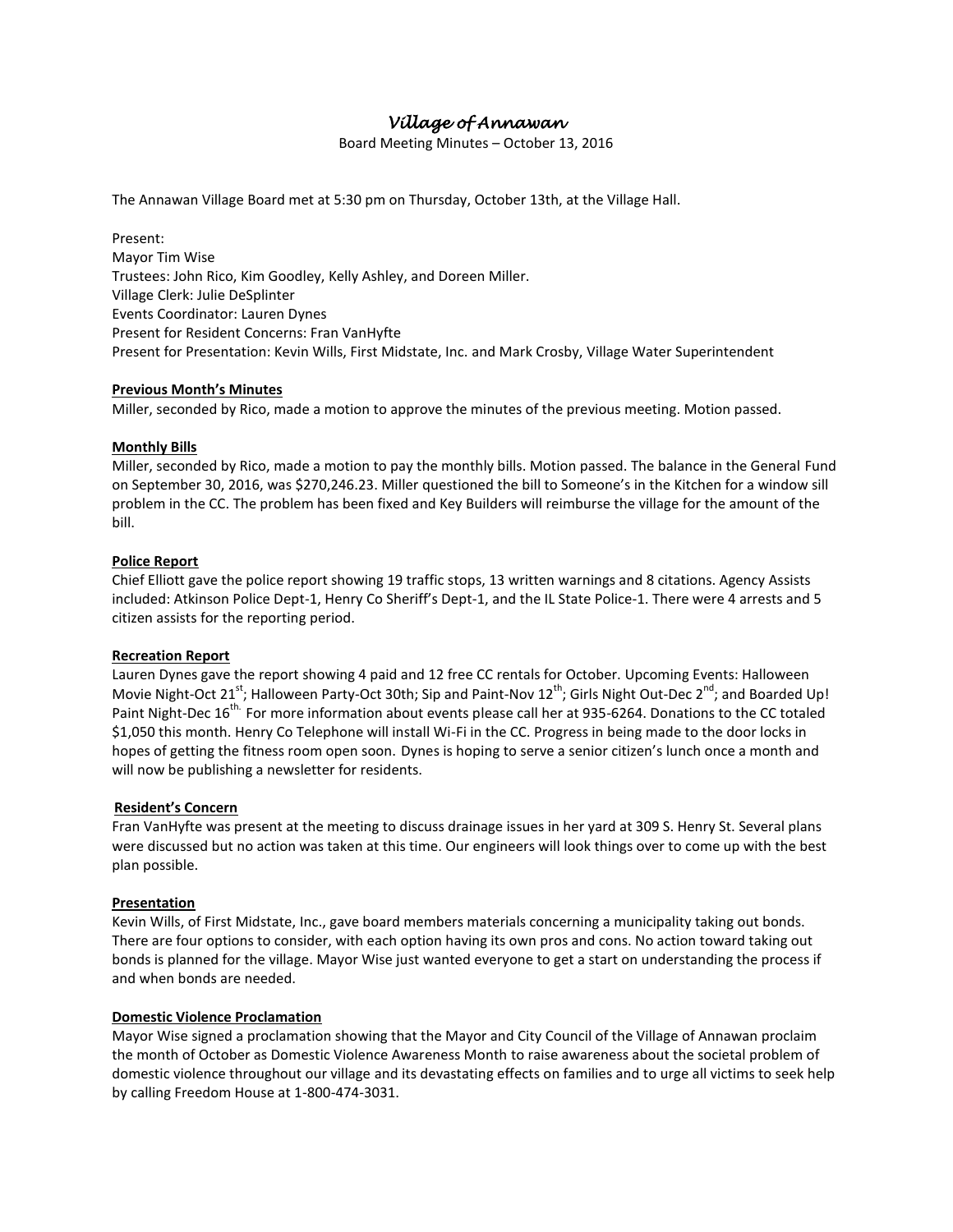## *Village of Annawan*

Board Meeting Minutes – October 13, 2016 (continued, Page 2)

#### **Hotel Tax Ordinance Number 369**

The agreement between Henry County and the Village concerning the collection of and sharing of tax monies for the hotel expired in July, 2016. The agreement showed that a 5% tax would be collected by the county, the county keeping 2.5% and sending 2.5% to the village. Mayor Wise felt that it was time for a change and suggested that the village take over the entire process so that all of the money would stay in the village. He spoke with county officials and with Cathy Foes, Henry County Tourism Director, was offered the old agreement to be re-signed, told that there would be no Tourism Board without our money, and was advised that the hotel would no longer be advertised on the State Tourism website or the Henry County Tourism website if that happened. Board members agreed to the change and agreed that the hotel probably gets more business from the advertising done on their own website. It would continue to get advertisement from the village website. Ashley, seconded by Goodley, made a motion to adopt Ordinance 369, an ordinance showing that the Village of Annawan will now collect any and all hotel taxes. The tax levied is 5% of the rent charged for the privilege of renting and use of a hotel or motel room within the village for each 24-hour period. This makes the agreement with Henry County concerning hotel taxes null and void. Motion passed unanimously.

## **Changes to Employee Handbook**

After discussion it was decided to change the employee handbook to show the following: "In order to be eligible for sick leave an employee must notify their supervisor of absence two hours before scheduled work time , keep his/her supervisor informed of his/her condition in any absence of more than three days duration". Also, **"**Fulltime waterworks, sewer, and garbage employees are expected to wear "uniforms" that meet OSHA standards. The village will pay for coveralls, safety vests, jackets, gloves, and boots necessary to meet those standards. Payment must be authorized by the Supervisor or Mayor".

#### **CC Generator**

Rico, seconded by Goodley, made a motion to finalize the purchase a 2014 GI 30LG2 generator for the community center at a cost of \$31,499.00. Half of the money will come from the general fund, half will come from the reserve fund. Motion passed unanimously.

#### **Well Rehabilitation**

Mark Crosby presented board members with the findings of tests completed by Brotcke Well and Pump. The "unknown factors" make it virtually impossible to identify a specific price and scope of work needed. The budget estimate for tasks/procedures necessary is \$40,000 with the village having input throughout the entire process. Miller, seconded by Ashley, made a motion that although the work is necessary we not proceed with the project until after our TIF attorney has been contacted to see if TIF monies can be used for payment and IDOT is contacted to see about our changing the time of our yearly payment. If Mayor Wise finds that we can use TIF money for the project, and send in our IDOT payment later in the year, he will give the go-ahead to Crosby. Motion passed unanimously.

#### **Snowmobile Route Ordinance**

This will be on the agenda for the November meeting.

## **Oslad Grant**

The Oslad Grant was officially cancelled by October  $3^{rd}$ . There wasn't enough money to pay for the village's half of the grant at this time. A penalty for cancelling the grant is still under discussion.